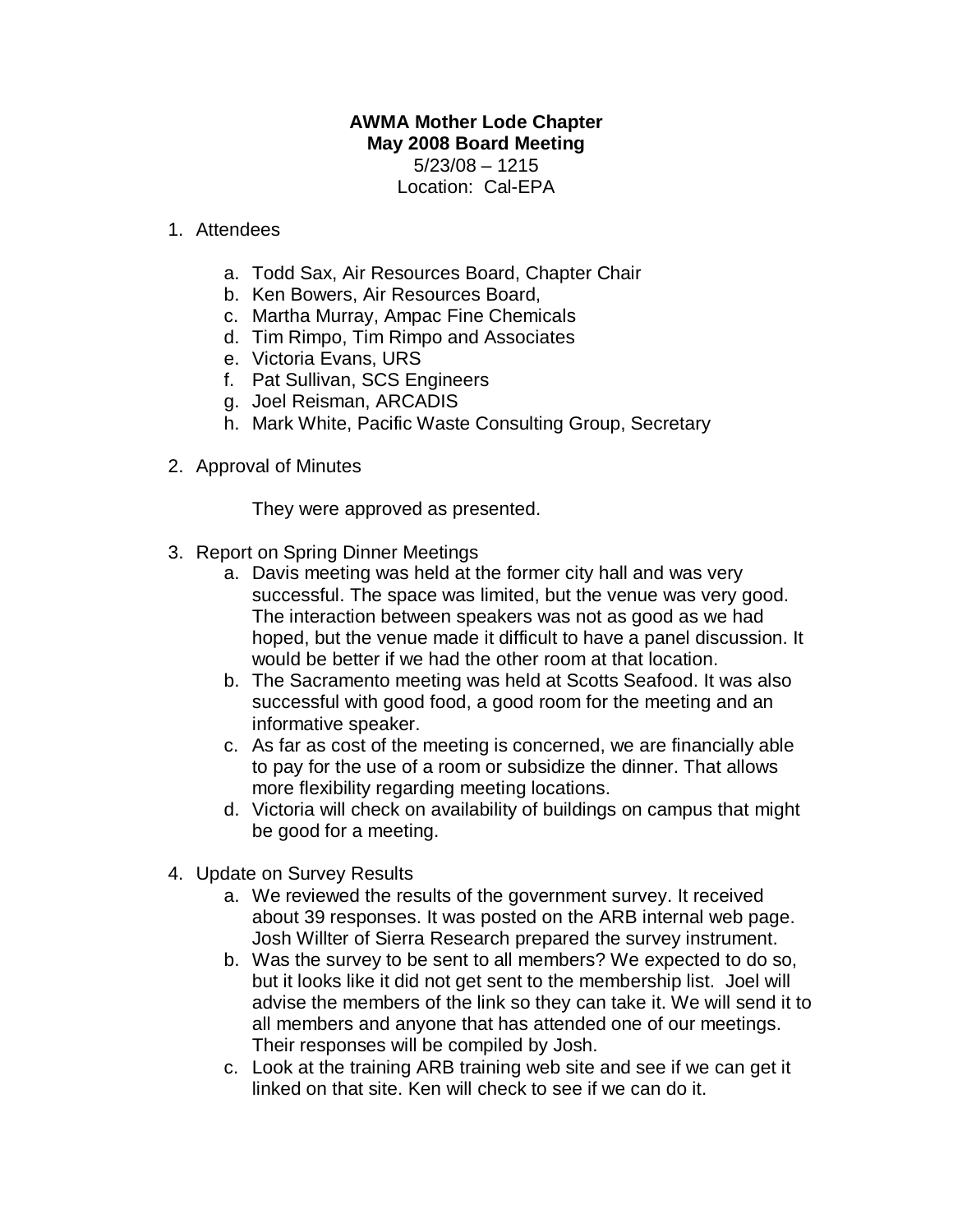- d. Tim asked what additional training respondents wanted. The question does not have much follow up. We will look at the question again to see if it can be revised to provide more response from the respondent.
- e. Mark will ask the CIWMB if we can put it on their web page.
- 5. Training/Conference
	- a. There was discussion of what is meant in our survey with regard to "training". We discussed either having a conference or a training session.
	- b. Part of the discussion on the need for continuing education units. It was not clear that it was worth our effort to get the conference attendees (if we have a conference) access to CEUs.
	- c. Could do a day's event on greenhouse gas conference to provide some training. We need to have the conference coincide with events of the ARB climate change regulations.
	- d. We should talk to people in Ventura, Sara Head, that sets up the conferences for them. She may have some good ideas.
	- e. Todd will draft a project plan for a greenhouse gas conference for comment by the board to seek their input regarding whether we should go forward with this plan. The best time to do it is in October 2008.
	- f. The greenhouse gas conference should be of interest to industry and the agency staff.
- 6. Planning for Summer Dinner Meeting or Other Event
	- a. Pat suggested a tour of the local waste management facilities at BLT and Kiefer Road Landfill. He will check on interest from the operators.
- 7. Outreach to UC Davis
	- a. Victoria checked to see who would be a good contact. She will be moving over the summer to the East Bay. We need someone to replace her.
	- b. She has found Christopher Cappa, who is the replacement for Dan Change. He is willing to be on the board (to fulfill his public service requirement). He is aware of AWMA, but has not been an active participant.
	- c. Aimee Pfohl is in the operations side at UCD. She is expected to willing to help Assistant Professor Cappa.
	- d. She has discussed with Dr. Cappa and Aimee. Todd, Ken, and Victoria will meet with them to discuss participation.
- 8. Update on Treasurer Education and Other Activities